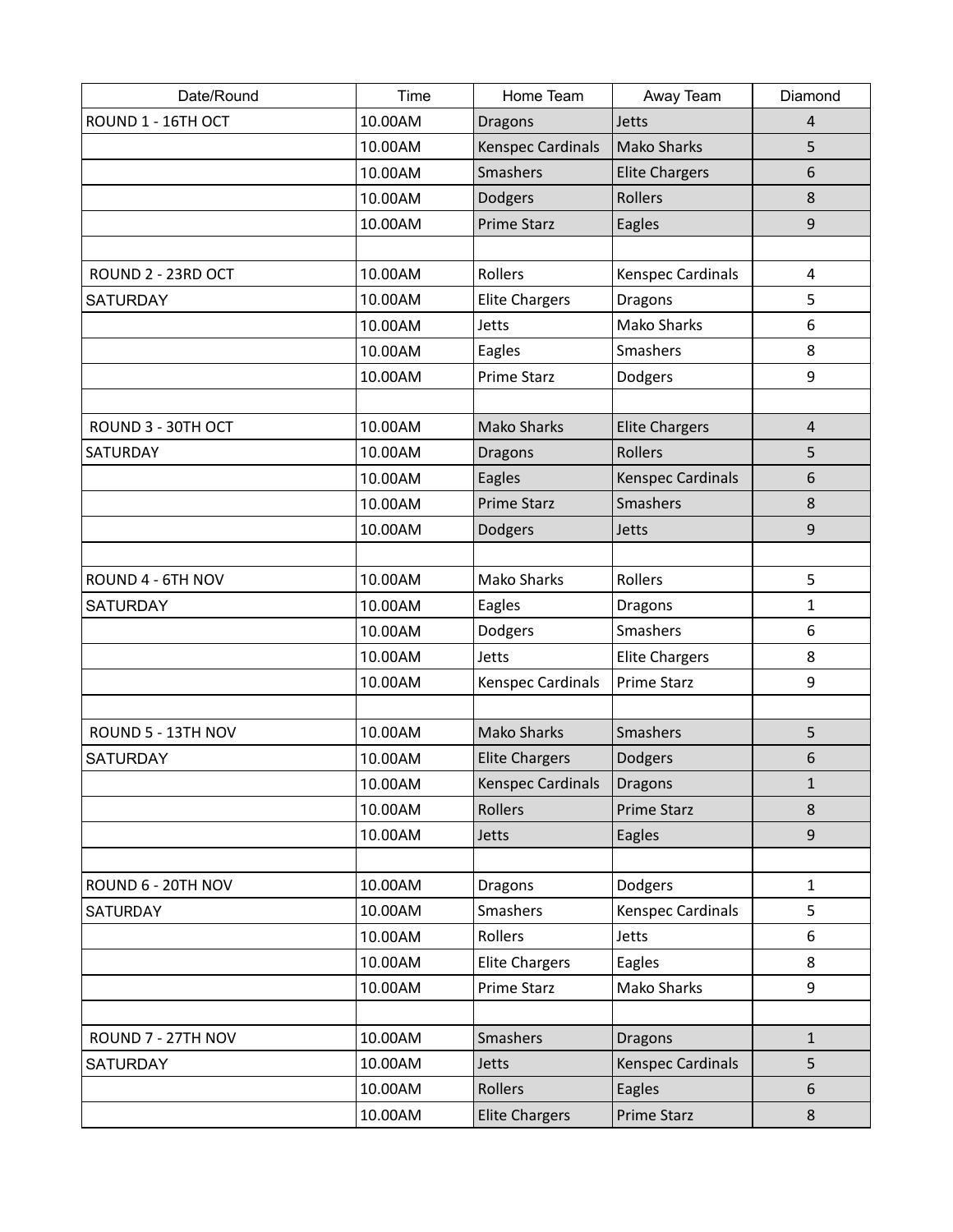|                      | 10.00AM | <b>Mako Sharks</b>      | Dodgers                  | 9              |
|----------------------|---------|-------------------------|--------------------------|----------------|
|                      |         |                         |                          |                |
| ROUND 8 - 4TH DEC    | 10.00AM | Smashers                | Rollers                  | 5              |
| SATURDAY             | 10.00AM | Kenspec Cardinals       | <b>Elite Chargers</b>    | 1              |
|                      | 10.00AM | Dragons                 | <b>Mako Sharks</b>       | 6              |
|                      | 10.00AM | <b>Prime Starz</b>      | Jetts                    | 8              |
|                      | 10.00AM | Eagles                  | Dodgers                  | 9              |
|                      |         |                         |                          |                |
| ROUND 9 - 11TH DEC   | 10.00AM | <b>Elite Chargers</b>   | Rollers                  | 5              |
| SATURDAY             | 10.00AM | Jetts                   | Smashers                 | $\mathbf{1}$   |
|                      | 10.00AM | <b>Dragons</b>          | <b>Prime Starz</b>       | 6              |
|                      | 10.00AM | Dodgers                 | Kenspec Cardinals        | 8              |
|                      | 10.00AM | Eagles                  | <b>Mako Sharks</b>       | 9              |
|                      |         |                         |                          |                |
| ROUND 10 - 15TH DEC  | 5.00PM  | Jetts                   | Dragons                  | $\overline{7}$ |
| WEDNESDAY            | 5.00PM  | Mako Sharks             | <b>Kenspec Cardinals</b> | 8              |
|                      | 5.00PM  | <b>Elite Chargers</b>   | Smashers                 | 9              |
|                      | 5.00PM  | Rollers                 | Dodgers                  | 5              |
|                      | 5.00PM  | Eagles                  | Prime Starz              | 6              |
|                      |         |                         |                          |                |
|                      |         | <b>MID SEASON BREAK</b> |                          |                |
|                      |         |                         |                          |                |
| ROUND 11 - 5TH FEB   | 10.00AM | <b>Dragons</b>          | <b>Elite Chargers</b>    | 5              |
| SATURDAY - PHOTO DAY | 10.00AM | Kenspec Cardinals       | Rollers                  | 6              |
|                      | 10.00AM | <b>Mako Sharks</b>      | Jetts                    | $\mathbf{1}$   |
|                      | 10.00AM | Smashers                | Eagles                   | 8              |
|                      | 10.00AM | Dodgers                 | <b>Prime Starz</b>       | 9              |
| ROUND 12 - 12TH FEB  | 10.00AM | <b>Elite Chargers</b>   | Mako Sharks              | 5              |
| SATURDAY- PHOTO DAY  | 10.00AM | Rollers                 | <b>Dragons</b>           | 1              |
|                      | 10.00AM | Kenspec Cardinals       | Eagles                   | 6              |
|                      | 10.00AM | Smashers                | Prime Starz              | 8              |
|                      | 10.00AM | Jetts                   | Dodgers                  | 9              |
|                      |         |                         |                          |                |
| ROUND 13 - 19TH FEB  | 10.00AM | Rollers                 | <b>Mako Sharks</b>       | 5              |
| <b>SATURDAY</b>      | 10.00AM | <b>Dragons</b>          | Eagles                   | 6              |
|                      | 10.00AM | Smashers                | Dodgers                  | 8              |
|                      | 10.00AM | <b>Elite Chargers</b>   | Jetts                    | 9              |
|                      | 10.00AM | <b>Prime Starz</b>      | Kenspec Cardinals        | $\mathbf{1}$   |
|                      |         |                         |                          |                |
| ROUND 14 - 26TH FEB  | 10.00AM | Smashers                | Mako Sharks              | 5              |